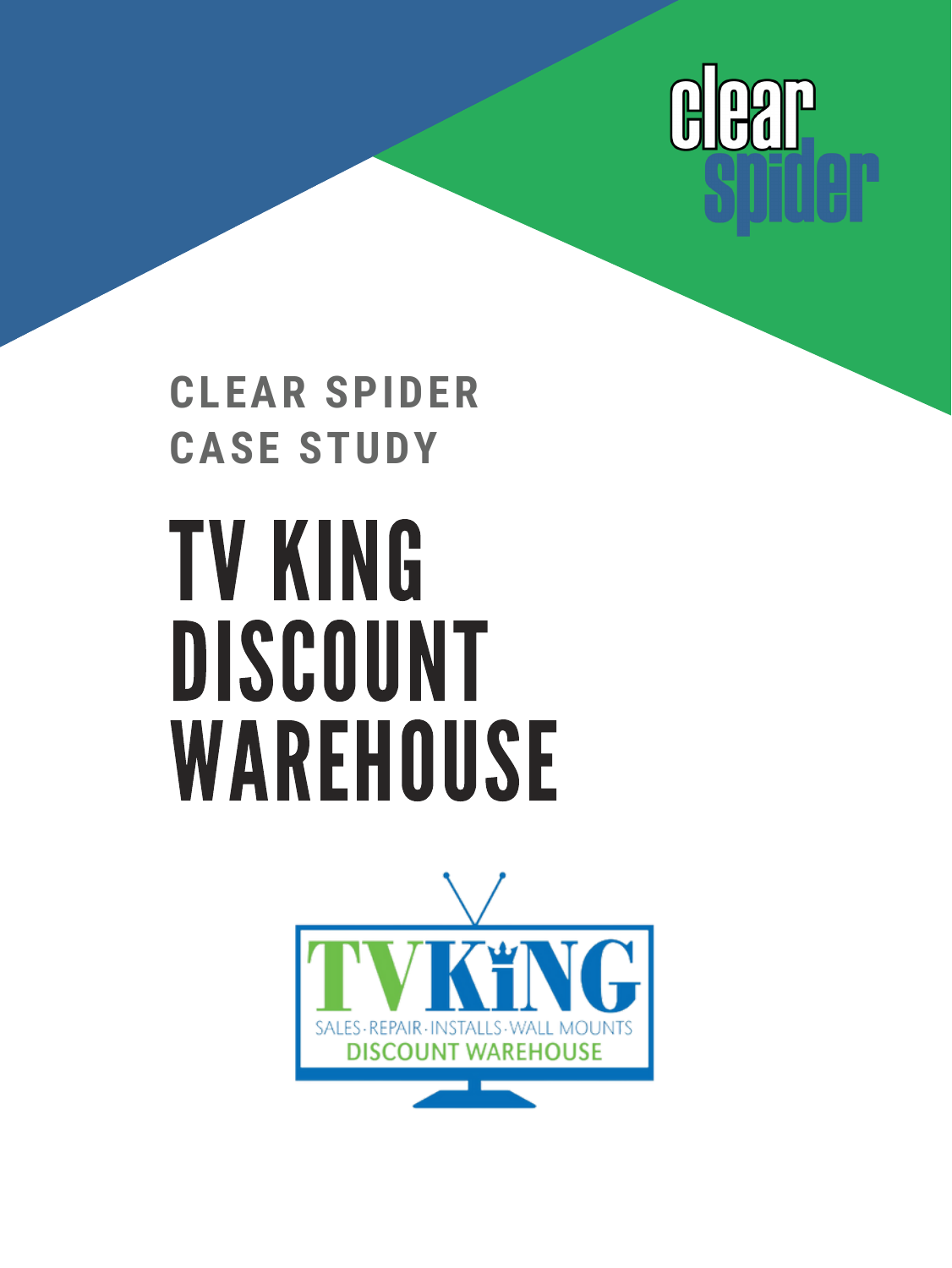# TABLE OF CONTENTS

| ABOUT TV KING             |   |
|---------------------------|---|
| BEFORE CLEAR SPIDER       | 2 |
| WHAT THEY NEEDED          | 3 |
| WHY CLEAR SPIDER?         |   |
| IMPLEMENTATION            | 5 |
| <b>RESULTS</b>            | 6 |
| <b>NEXT STEPS</b>         |   |
| CONNECT WITH CLEAR SPIDER |   |

© 2021 by Clear Spider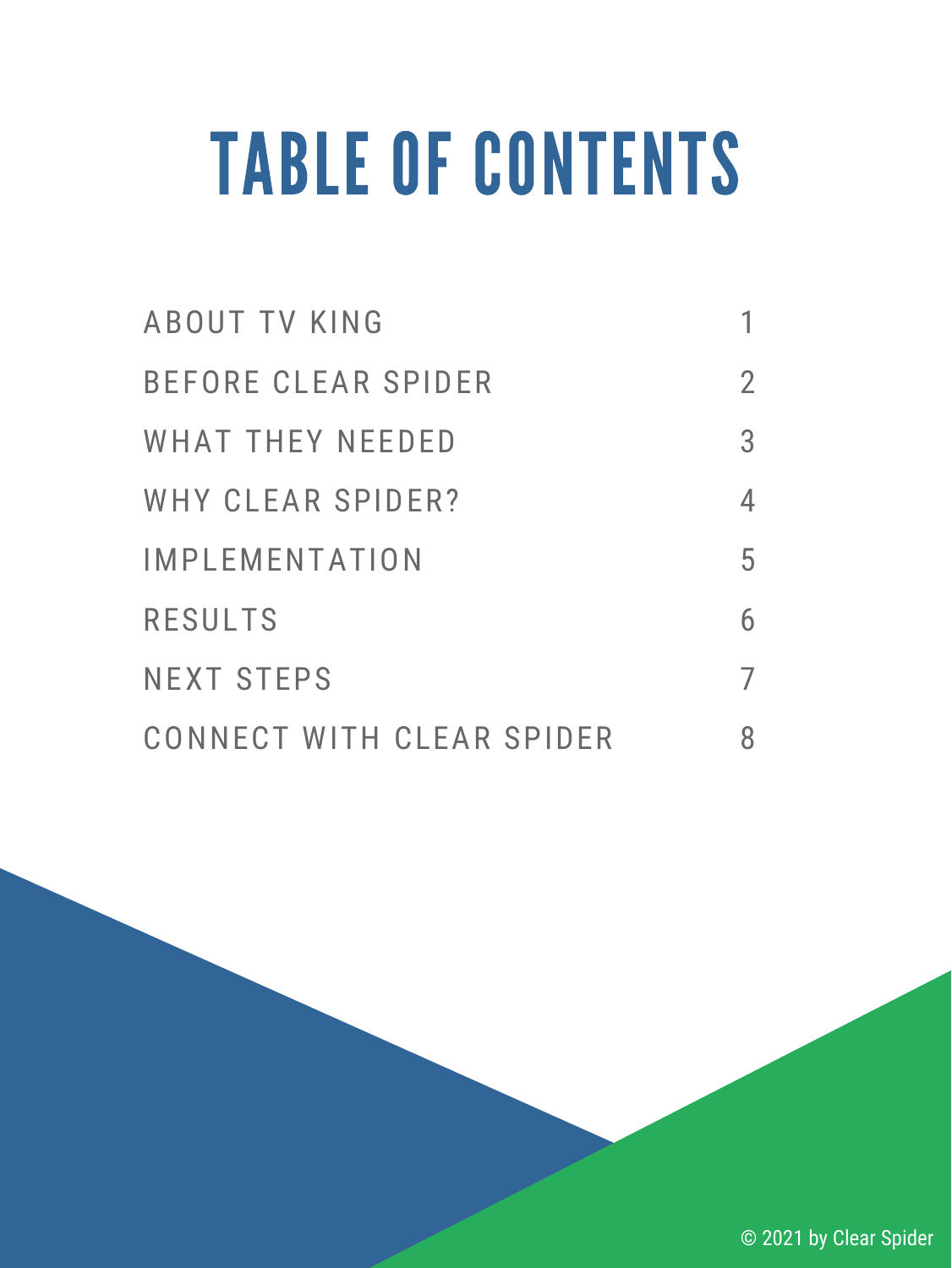### **ABOUT TV KING**

TV King Discount Warehouse specializes in refurbishing high quality TVs, TV installations and TV Repair in the greater Charlotte, NC area.



Located in Charlotte, NC



11,000 items to track, with an additional 25,000+ items waiting in stock to track



1 Warehouse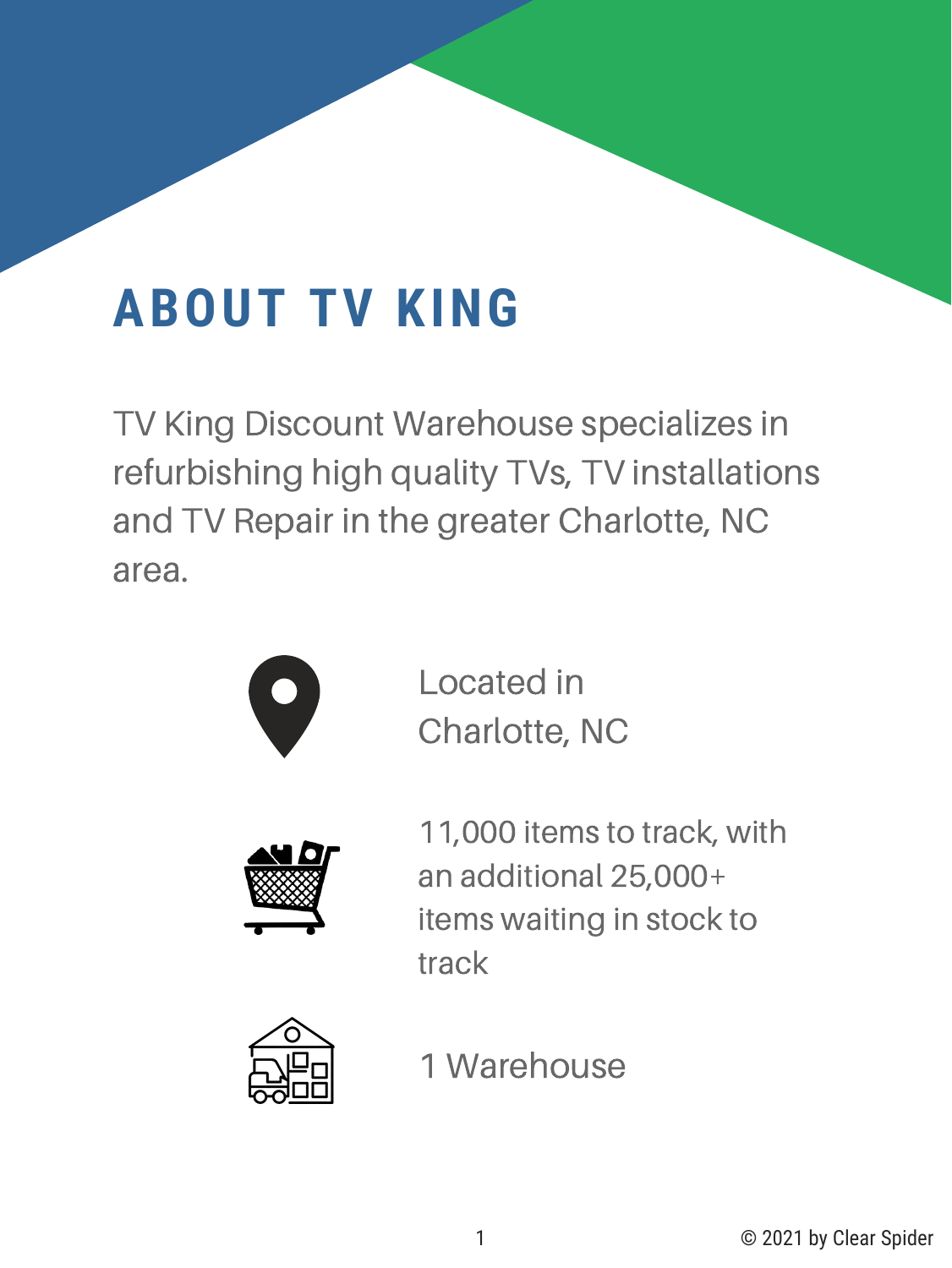## **BEFORE CLEAR SPIDER**

Before Clear Spider, TV King Discount Warehouse had **no inventory management** control**.** Their business grew too quickly and they couldn't keep track of their inventory. They were using Shopify as their sales platform, but it wasn't robust enough to track their inventory as well. They had 1 warehouse and hundreds of tub locations, but no way of knowing what was where.



Manually putting 200+ items away in bins daily. Human error resulted in items being put in the wrong locations.



Losing a lot of time (sometimes 3-4 days) looking through the warehouse trying to find items to fill orders.



Losing thousands of dollars of product by placing it in the wrong location in the warehouse.



Cancelling customer orders because they couldn't find the items, in turn affecting their fees and rating on Amazon.



Not being able to find an item for an order, drop shipping the item from another supplier and ultimately losing money on the sale.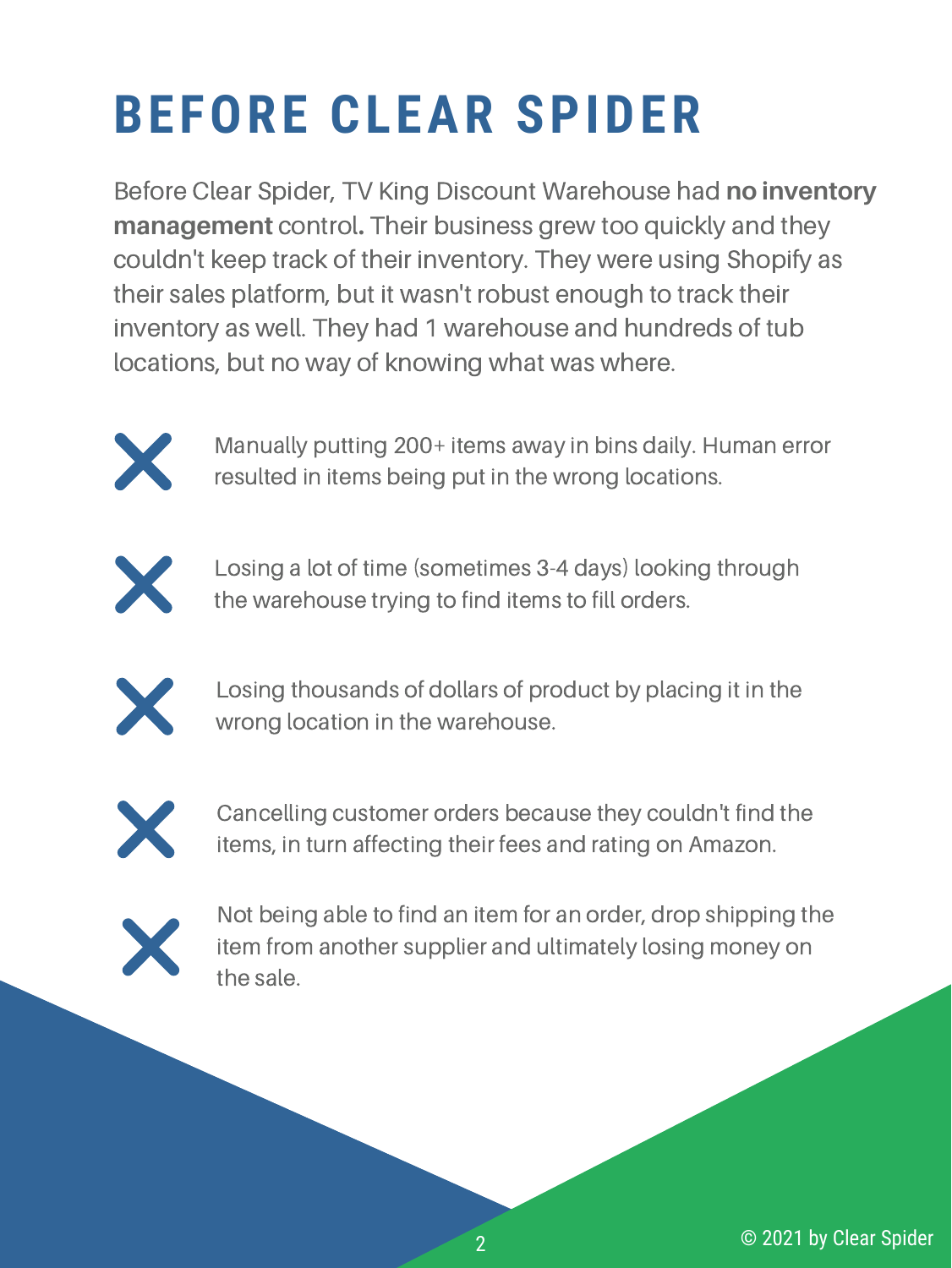### **WHAT THEY NEEDED**

To achieve their business objectives and keep track of their items:



TV King Discount Warehouse required a system to provide real time visibility into all their items, their on hand quantities and where they're stored.



They needed a system that allowed them to scan inventory into a tub when received, and scan out and remove when sold.



It was essential to have this system seamlessly integrated with their different platforms, and have their stock updated in real time across:

- Shopify  $\bullet$
- Amazon
- eBay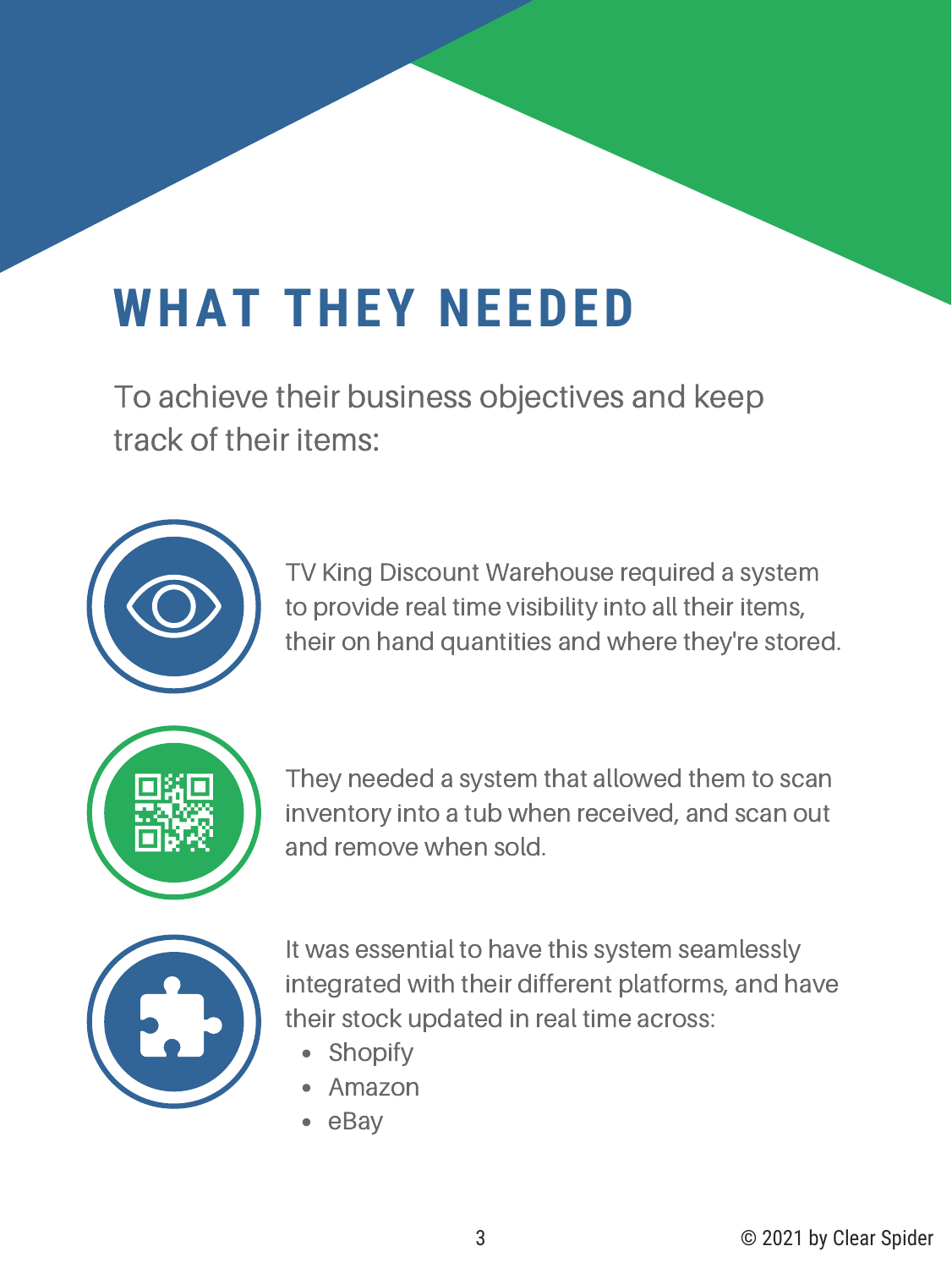### **WHY CLEAR SPIDER**

The Clear Spider system is designed to be highly intuitive and allow for effortless and efficient inventory management.

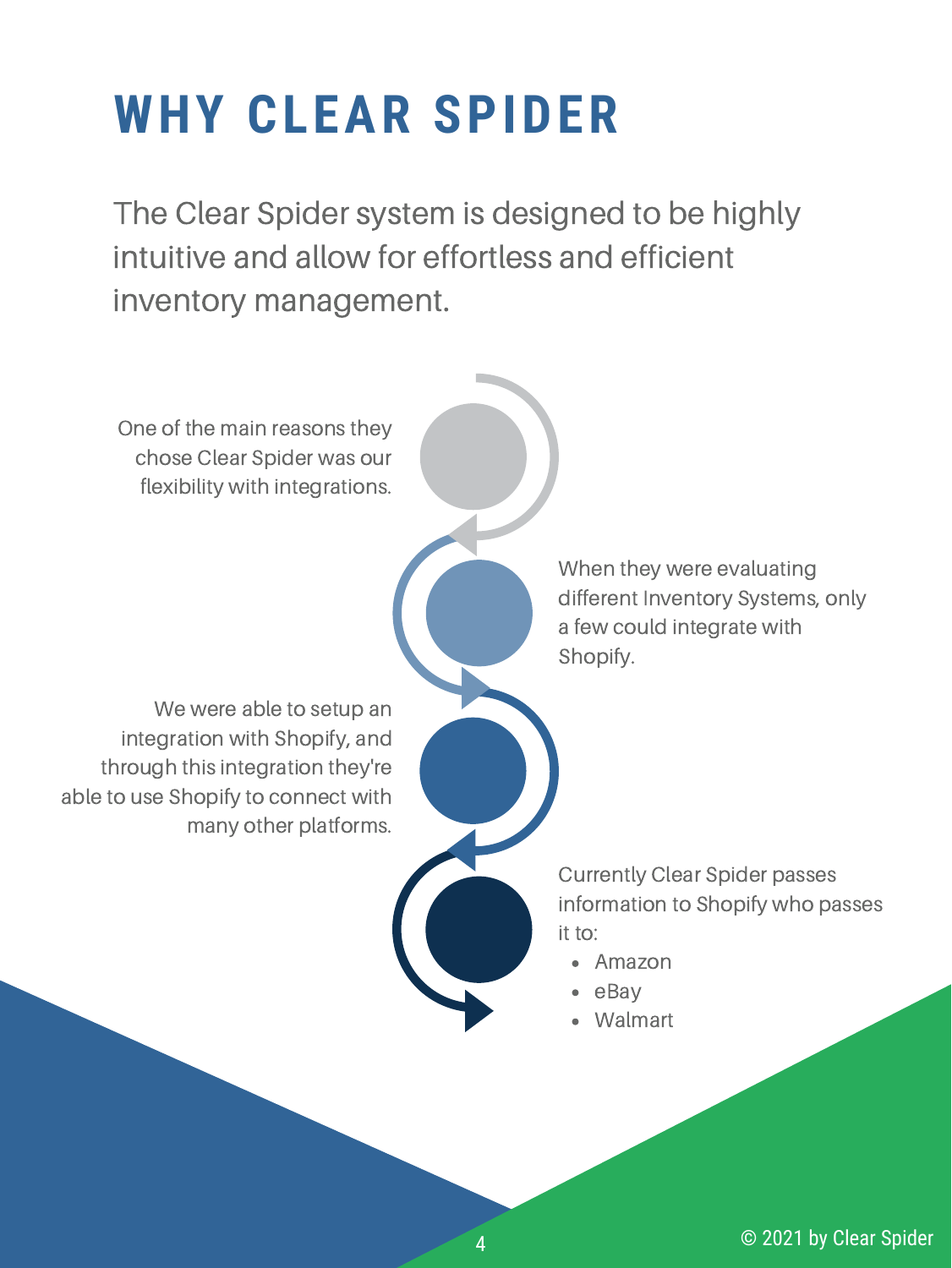### **IMPLEMENTATION**

TV King Discount Warehouse chose Clear Spider because of our highly scaleable and integrable solution. Here is a detailed breakdown of the implementation process:

#### **Customization**

- Customizing the system to meet their needs so they can easily track all their items on hand
- Integrations setup to automatically push information between Clear Spider and other systems

#### **Setup**

- All their items are setup in Clear Spider, and we use Adaptors to push and create items in Shopify
- Shopify then pushes and publishes products on their other platforms (eBay, Amazon, etc.)
- When an order is placed on a platform, it's pushed to Shopify which pushes and creates the order in Clear Spider. Inventory in Clear Spider gets allocated, and when the order is fulfilled in Shopify it auto-closes the order in Clear Spider
- When items are updated in Clear Spider, an update is sent over to Shopify (who sends the update to the other platforms) to keep item details & images in sync

#### **User Training**

- Multiple training sessions for key users
- Training videos & documents
- Ongoing support from personal Account Manager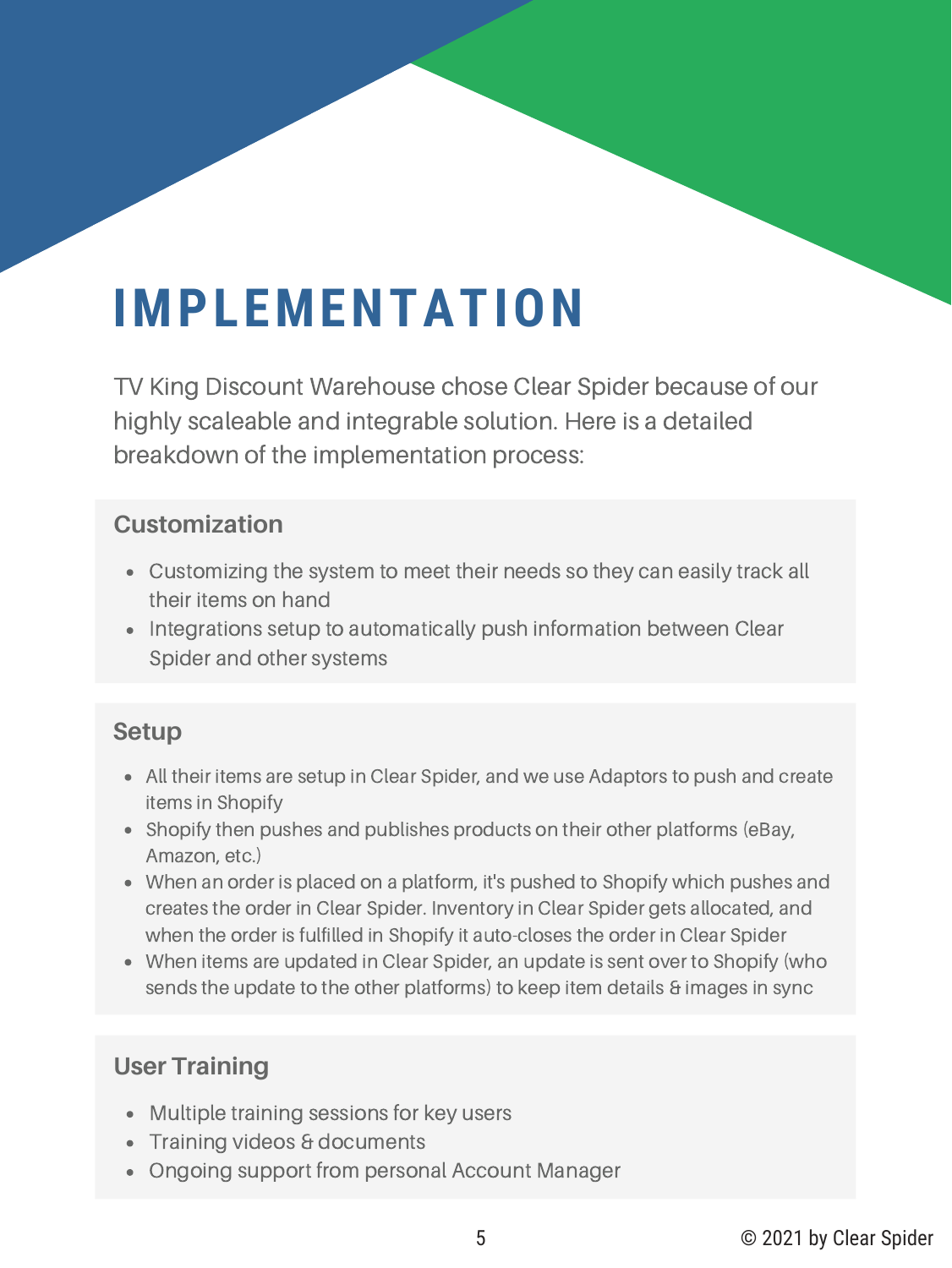### **RESULTS**

TV King Discount Warehouse have now gained real-time visibility into their warehouse and all their bin locations.



They are able to locate every item in the warehouse easily through the scan in/out functionaltiy.



No longer have to drop ship or cancel orders because of "no finds".



Fully mapped out their warehouse to provide overall visibility.



Saving time and money knowing where all their items are, and no longer losing them in the warehouse.



Complete turn around of their business, had the system up and running very quickly.

I would recommend to anyone who has 100,000+ products to get Clear Spider & Shopify. Everything will work out fine 99

- Michael Euliss, Owner of TV King Discount Warehouse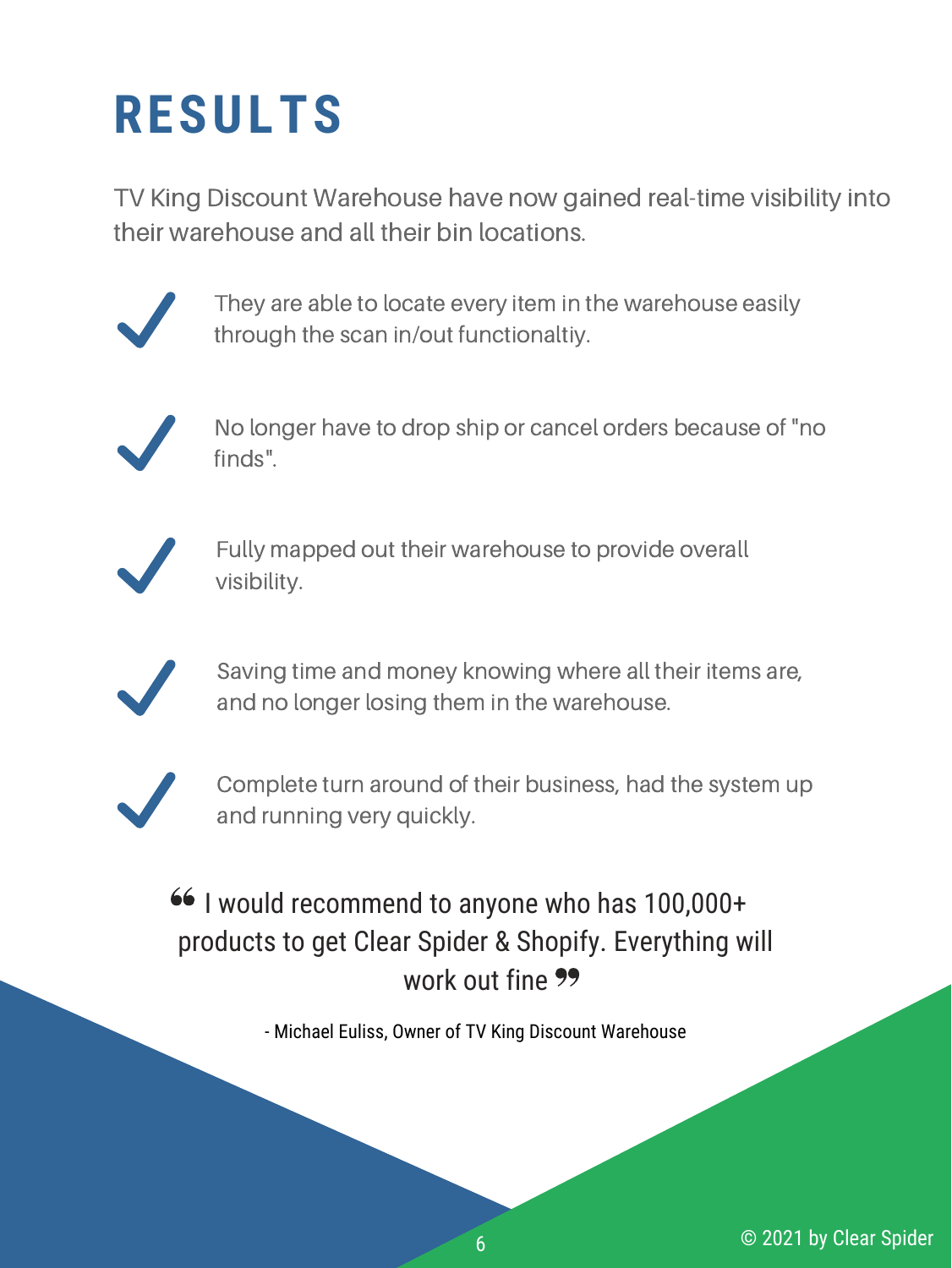### **NEXT STEPS**

Now that Clear Spider & Shopify are working together seamlessly...

TV King are planning to add an additional 3 e-commerce platforms in the next 3 months

It's easy to link new platforms to Shopify, which is synced in real time with Clear Spider

Adding more platforms will continue to increase their sales and profits